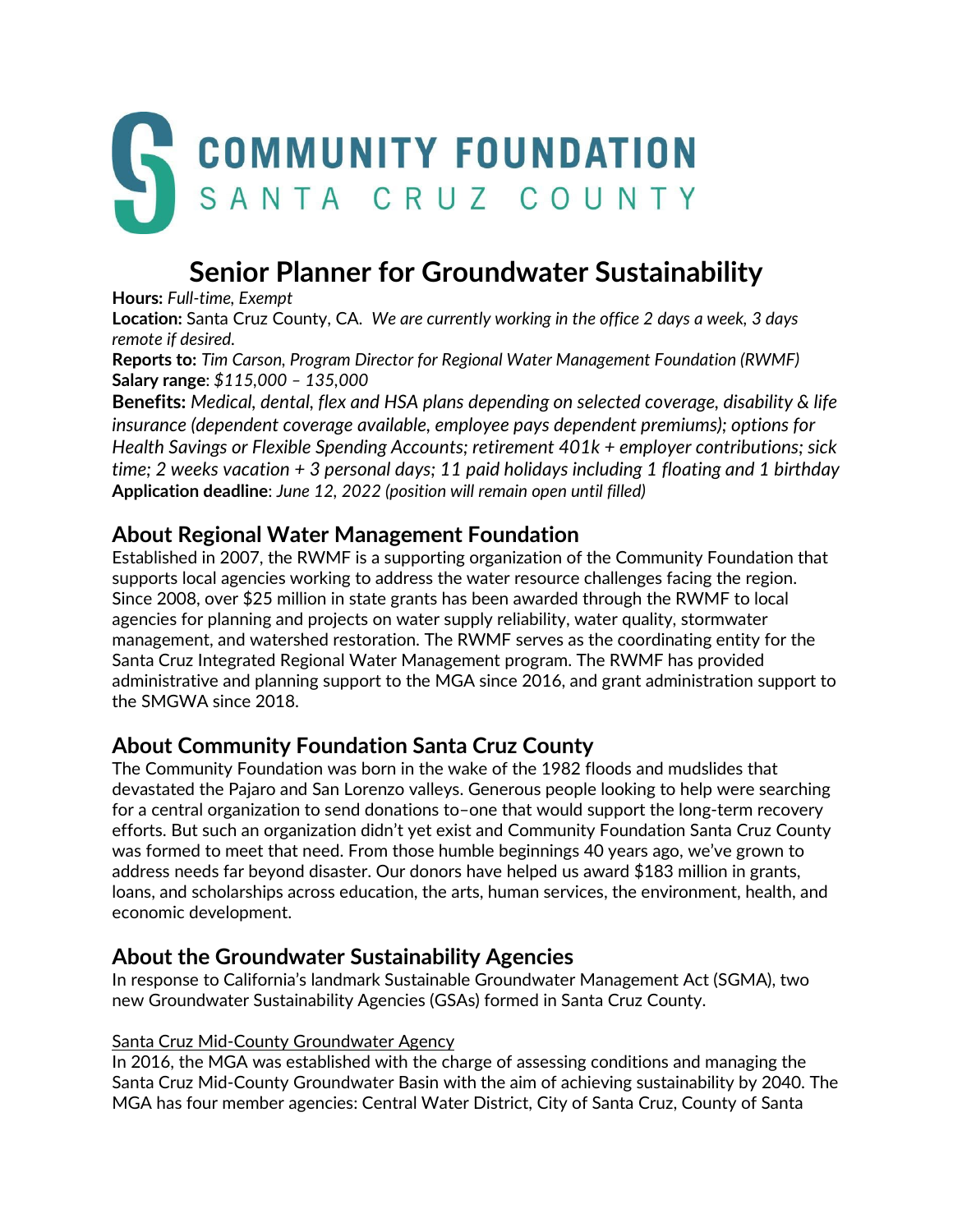Cruz, and Soquel Creek Water District. In January 2020, the initial Groundwater Sustainability Plan (GSP) was completed; a 5-Year update to the Plan is due in 2025. The MGA consists of an 11-member Board of Directors comprised of two representatives from each Member Agency and three private well representatives.

#### Santa Margarita Groundwater Agency

In 2017, SMGWA was established to manage the Santa Margarita Groundwater Basin with the aim to achieve groundwater sustainability by 2042. The agency has three member agencies: [Scotts Valley Water District,](http://svwd.org/) [San Lorenzo Valley Water District,](http://slvwd.com/) and [County of Santa](http://www.co.santa-cruz.ca.us/)  [Cruz.](http://www.co.santa-cruz.ca.us/) SMGWA's 11-member Board of Directors is comprised of two representatives from each member agency, one representative each for the [City of Scotts Valley,](https://www.scottsvalley.org/) the [City of Santa Cruz,](http://www.cityofsantacruz.com/)  [Mount Hermon Association,](https://www.mounthermon.org/) and two [well owner representatives.](https://www.smgwa.org/SMGWAGlossary) In January 2022, the initial Groundwater Sustainability Plan (GSP) was completed; a 5-Year update to the Plan is due in 2027.

## **Roles and responsibilities:**

The Senior Planner will support the implementation of the Groundwater Sustainability Plan in both the Mid-County and Santa Margarita Groundwater Basins. This position's time will be split evenly between the groundwater agencies, working closely with GSA member agency staff, occasional subcommittees, and consultants.

#### GSP Implementation Coordination

GSP Implementation Coordination will involve close coordination with the GSA Member Agencies as each GSA shifts from the planning/development of the initial GSP into implementation of the Projects and Management Actions (PMAs), basin monitoring, future planning and periodic evaluations (GSP annual and 5-Year reporting). Both GSAs rely upon technical consultants for GSP annual and 5-Year reporting. In both GSAs, the individual Member Agencies largely lead on the implementation of specific PMAs identified in their respective GSPs. The Senior Planner will support the coordination the activities of the GSAs to meet the goals of the GSPs.

Project and Management Actions Tracking: The Senior Planner will work with Member Agencies' staff and, as needed, technical consultants to track the progress of the PMAs identified in the GSPs. The Senior Planner will assist with providing regular written updates and reports to the two GSA Boards on the status of PMAs.

Meeting Coordination and Facilitation: The Senior Planner will assist with the planning, coordination and facilitation of routine meetings with Member Agencies' staff and, as needed, technical consultants, to ensure Member Agencies' staff/representatives have opportunities for dialogue and information sharing on GSP related activities.

Coordination of Efforts: The Senior Planner will assist with the coordination of GSP implementation activities outlined in Section 5 of the respective GSPs. The Senior Planner will ensure implementation efforts are proceeding in a manner consistent with the GSP and consistent with the direction from the respective GSAs. Both GSA's utilize technical consultants/contractors to support various SGMA related activities (e.g., preparation of GSP annual reports, 5-Year GSP Updates, Basin monitoring, Metering Program implementation, other). The role of the RWMF Senior Planner will be to provide high-level coordination of tasks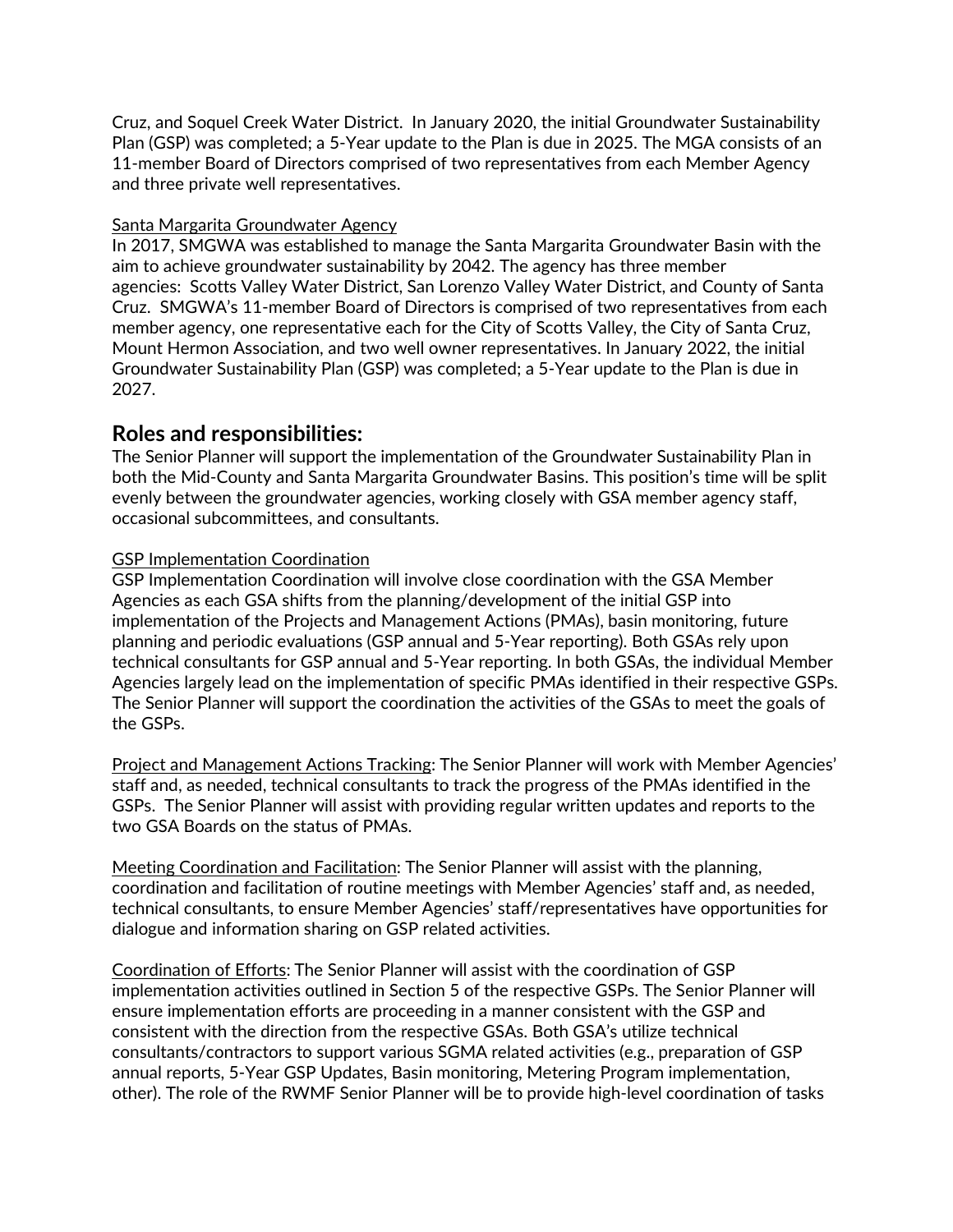and help to ensure the overall implementation efforts are proceeding consistent the GSP and requirements under SGMA.

#### Planning Activities in Support of SGMA

The Senior Planner will work in coordination with the Member Agencies' staff to assess and evaluate the broad authorities over groundwater management in the local Basins granted to GSAs under SGMA. At the direction of the respective GSAs, work may include planning and assessment of the following activities:

- 1. Reviewing the authorities and responsibilities granted to GSAs under SGMA, beyond developing the GSP and implementing projects and management actions;
- 2. Evaluating, recommending, and coordinating the preparation and adoption of ordinances or other mechanisms by which to adopt this authority; and
- 3. Developing processes for implementing and enforcing the authorities.

Additional duties may also include the following:

- Coordinate and participate in the review of pertinent local planning, resource planning and water supply documents
- Develop and present analyses and reports related to complex questions related to SGMA and the GSP to provide information and recommendations to the GSAs
- Analyze information related to SGMA to determine conformity with laws, regulations, and policies
- Initiate and facilitate in inter-agency coordination on planning activities
- Draft and edit reports for both GSAs
- Make presentations/prepare materials for the GSAs, agencies, and community groups
- Coordinate with and, as needed, provide direction and manage the work of consultants supporting GSP implementation and planning activities

### **What we are looking for:**

- Knowledge of the Sustainable Groundwater Management Act (SMGA)
- Principles, practices and trends of resource planning, preferably environmental and water resources planning
- Principles, practices, and experience in collaborative planning processes, especially in processes involving diverse interests and controversial issues
- Local agency policy formulation and land use, demographic, environmental, economic and social concepts as applied to resource planning
- Strategic planning, including setting goals and objectives and developing planning documents
- Laws, codes, and regulations related to resource planning, preferably water resources and groundwater
- Methods and techniques for planning document preparation, including writing, editing, and formatting
- General principles of groundwater hydrology
- Knowledge of the governance structure of applicable local agencies
- Research techniques and statistical methods applicable to natural resource planning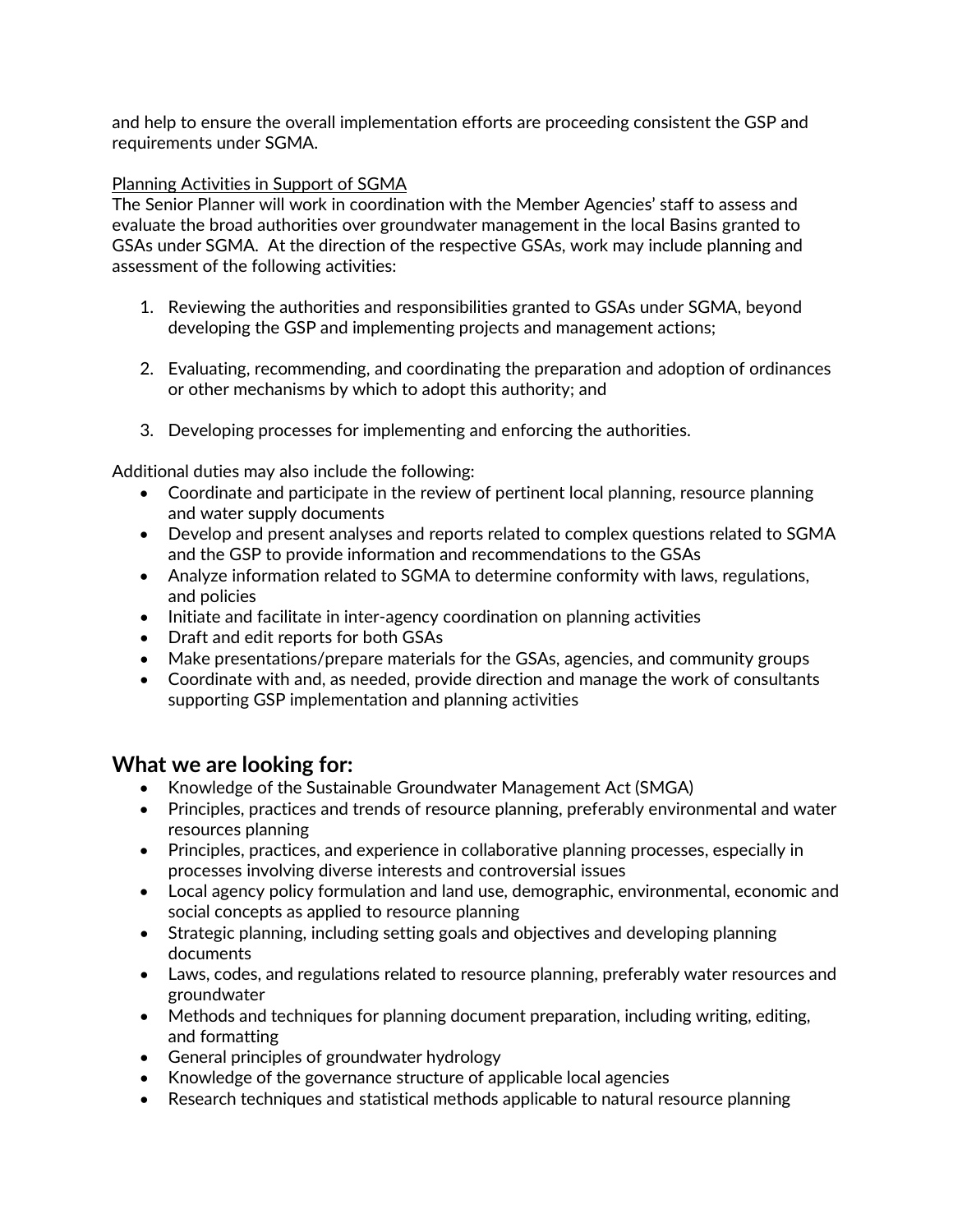- Methods and techniques for making effective public presentations of complex information
- Office practices, methods and equipment, including a computer and applicable software

#### **Ability to:**

- Work independently as well as cooperatively and effectively as part of a team
- Provide leadership to and coordination of multifaceted planning efforts
- Take initiative to prioritize and coordinate workload to fulfil obligations
- Produce quality written documents and related work products within assigned timeframes
- Complete technically complex resource planning assignments
- Communicate effectively verbally and in writing on a range of technical and policy topics
- Develop and maintain effective working relationships with personnel from multiple agencies, officials, citizen interests and constituencies with specific concerns, and the general public
- Demonstrate and exercise good independent judgement, recognizing the potential for controversy or adversarial results, and ability to communicate this kind of information to organizational leaders or managers
- Complete complex assignments, identify and evaluate alternatives and make recommendations
- Understand, interpret, and explain provisions of laws, regulations, and ordinances
- Understand and relate to others the concepts, aims and principles of resource planning
- Collect, compile, analyze and evaluate technical, statistical and related resource data
- Synthesize and explain technical data to non-technical people
- Identify program level planning obstacles and shortfalls
- Work proficiently with word processing, spreadsheet and presentation software (MS Word, Excel, Word, Power Point)

#### **Typical Physical Demands**

- Sit at a desk for 2-3 hours at a time
- Driving and occasional regional travel
- Keyboarding for  $2 3$  hours at a time
- Lift and move documents and supplies
- Bend to file and retrieve documents
- Driving required to meetings and give presentations

#### **Education and Experience**

Any combination of education and experience that provides the above knowledge, skills and abilities is qualifying. A typical way of obtaining the required qualifications is to possess the equivalent of the following:

- Five (5) years of increasingly responsible experience in resource, environmental, urban or regional planning, and
- A Bachelor's degree in environmental science or studies, environmental planning, urban or regional planning, natural resources management or a closely related field. A Master's degree in these or a closely related field may be substituted for one year of the required experience.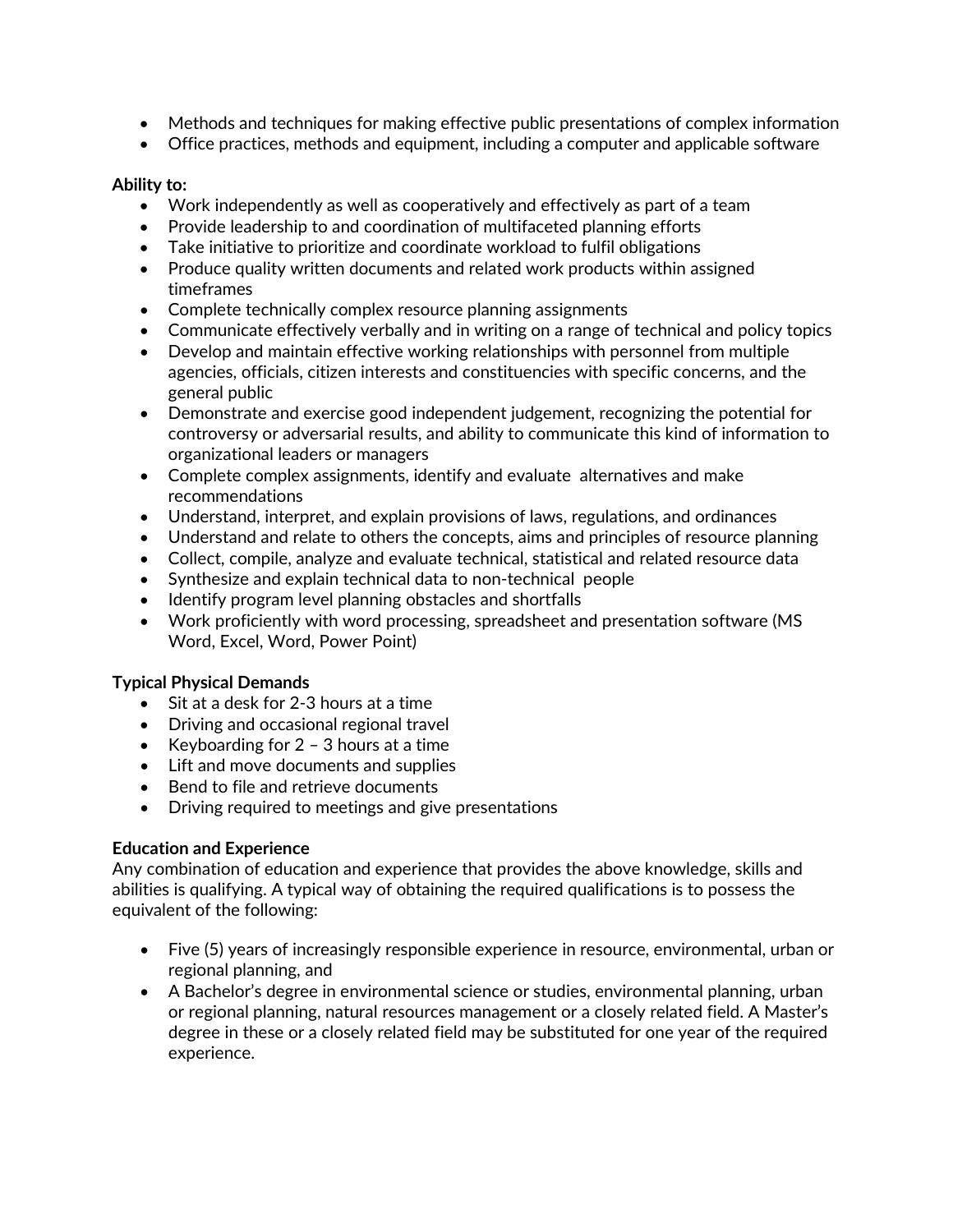#### **Licenses/Certificates**

Possession and continued maintenance of a valid California Class C driver's license and a safe driving record, or the ability to provide alternate transportation which is approved by the Community Foundation.

#### **Qualifications**

- Prior experience developing complex regional planning documents
- Prior experience in collaborative, multi-party planning efforts
- A Master's degree in water resources management, natural resources, environmental, urban or regional planning preferred

## **Ready to apply?**

Email a cover letter, resume, and supplemental questionnaire in MS Word or PDF format to the contact below. No phone calls, please.

Community Foundation Santa Cruz County Attention: Nicole Frontella <NFrontella@cfscc.org> 7807 Soquel Drive Aptos, CA 95003 [www.cfscc.org](http://www.cfscc.org/) [www.cfscc.org/regional-water-management-foundation](http://www.cfscc.org/regional-water-management-foundation)

### **Everyone is welcome here**

Our vision is to make Santa Cruz County thrive for all who call it home, now and in the future. That starts in the workplace. We strive to build an office community where employees feel that they belong and can thrive. Learn more about our [equity approach and actions.](https://www.cfscc.org/articles/our-racial-equity-approach-actions) We encourage Black, Indigenous, People of Color (BIPOC), LGBTQ+ people, Bilingual (Spanish/English) candidates, veterans, and people with disabilities to apply. We are an Equal Opportunity Employer and do not discriminate against any employee or applicant for employment because of race, color, sex, age, national origin, religion, sexual orientation, gender identity and/or expression, status as a veteran, and basis of disability or any other federal, state or local protected class.

## **What's great about working at the Community Foundation**

We have snacks and bottomless coffee and tea!

Our backyard is the Forest of Nisene Marks.

We have electric car charging stations and indoor bike storage.

We are five minutes from Seacliff State Beach.

We are a staff team of surfers, dog-lovers, cat aficionados, parents, care-givers, bikers, bakers, crafters, hikers, musicians, softball players, readers, and volunteers.

We truly and deeply care about the people and places of Santa Cruz County and celebrate that our work is about helping build a safe, happy, and healthy county for everyone.